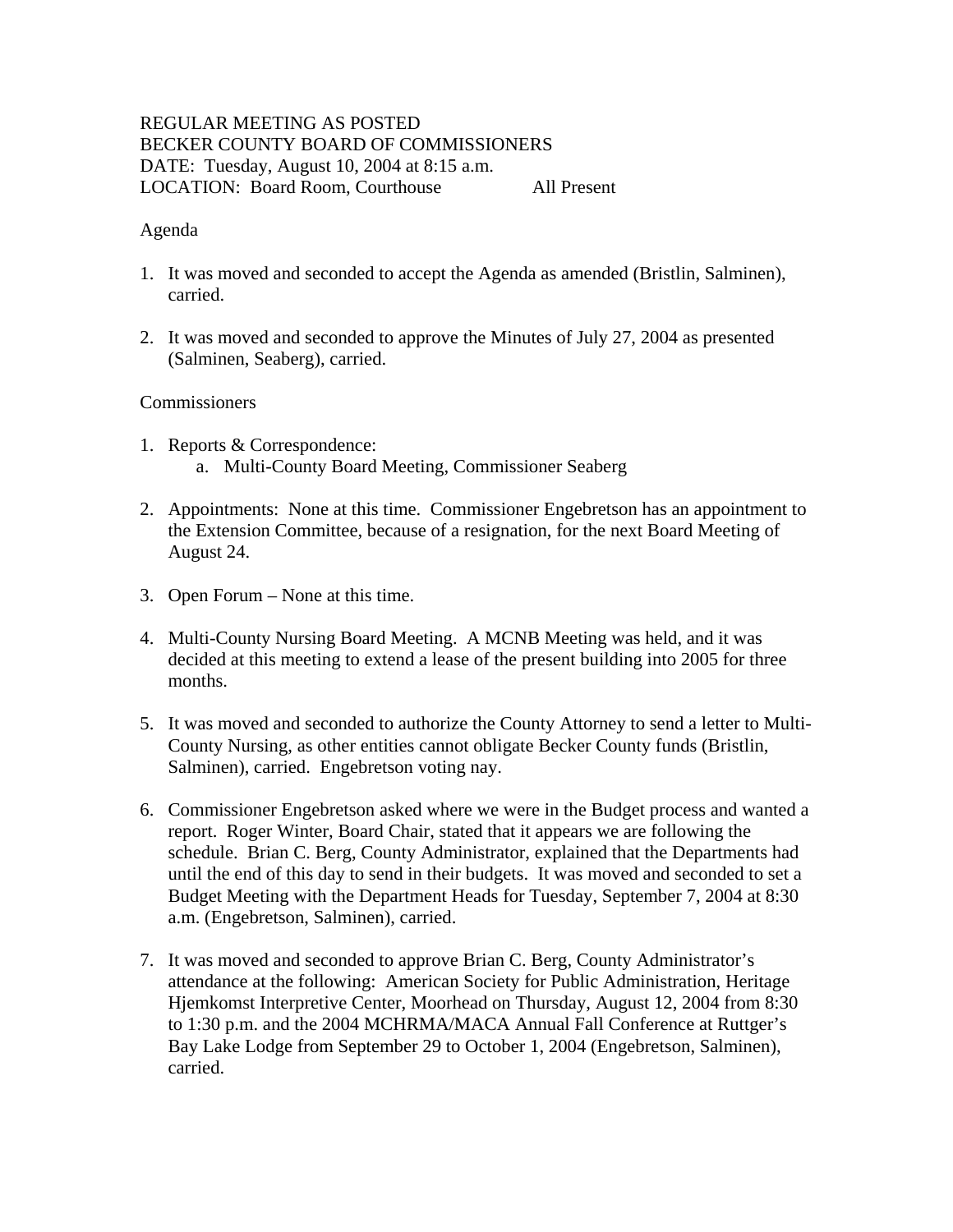8. County Board Per Diems were a topic for discussion. It was noted that on a regular board day, no Per Diem is paid as board days are included in a Commissioner's salary. Keith Brekken stated that it was past practice and will check further with Joseph Evans, County Attorney. Keith was asked to bring a copy of the proposed policy to the next board meeting for discussion. It was moved and seconded to make a correction to Roger Winter's Expense Report from March to remove the Per Diem from March 23 (Seaberg, Engebretson), carried.

## Finance

- 1. It was moved and seconded to approve the Claims as presented (Bristlin, Salminen), carried.
- 2. It was moved and seconded to approve the initial minimum security payment via an emergency warrant due to unforeseen difficulties. This is for the August lease payment which is due on the 25th of the month. The difference of five days will be prorated, and when the lease payments are on track and due on the first of the month. The installment will be processed with the second A/P of the month (Bristlin, Salminen), carried.
- 3. It was moved and seconded to authorize the Auditor's Office to set up an automatic payment schedule for the minimum security lease. The lease shall be for a period of (10) years commencing from the August 2004 payment (Bristlin, Salminen), carried.
- 4. Capital Purchases:
	- a. It was moved and seconded to approve the request from Human Services to purchase an office cubicle for the additional adult services employee at the cost of \$5,756.92 (Bristlin, Salminen), carried.
	- b. It was moved and seconded to approve the request from Environmental Services to purchase a desktop computer, a laptop computer and a Palm Pilot in the amount of \$1,973 (Salminen, Engebretson), carried.
	- c. It was moved and seconded to approve the request from Environmental Services for continuation of the engineering contract with WSN for the remaining three cells for the demolition landfill at the quoted price of \$13,750 (Salminen, Engebretson), carried.
	- d. It was moved and seconded to approve the request from the Probation Office for (3) computers and monitors at the estimated cost of \$3,200 (Bristlin, Salminen), carried.
	- e. The Sheriff's request for approval of the MN Alcohol Compliance Grant will be under his agenda.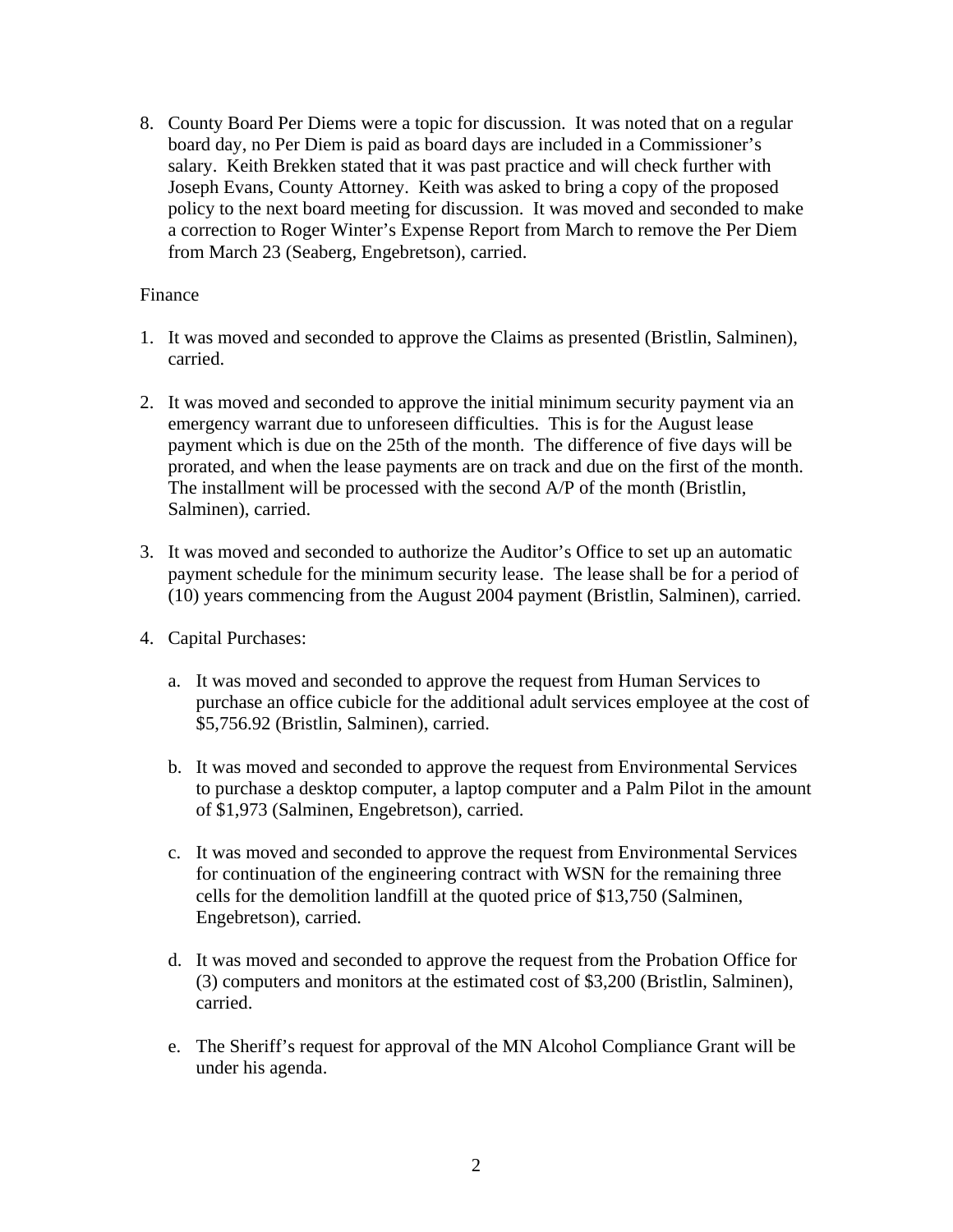- f. It was moved and seconded to approve the request from the Space Needs Committee for additional funding in the amount of \$4,500 to proceed to Phase I of the Courthouse addition project. This agreement with Lightowler Johnson Associates will provide the preliminary plan for the addition (Bristlin, Salminen), carried. Commissioner Engebretson requested a print-out of what has been paid to Lightowler Johnson Associates.
- g. It was moved and seconded to approve increasing the Jail/Minimum Security Petty Cash Fund from \$500 to \$800 (Seaberg, Bristlin), carried.
- h. It was moved and seconded to approve the IT Department's request to contract with ACS for 5-years to provide phone service to Becker County. This contract will save the county \$10,500 a year, and the IT Department will use some of the savings to research a new phone system for the Courthouse (Salminen, Bristlin), carried.
- i. It was moved and seconded to approve the IT Department's request to update the RVI Software. The vendor is giving the update to the county, but it will cost approximately \$3,000 for installation from the IT Budget (Salminen, Bristlin), carried.
- j. Discussion was held on the consolidation of the Human Services and General Ledger and the June Cash Comparison and Investment Summary.

# Auditor

1. It was moved and seconded to approve a Temporary 3.2 On/Sale Beer License for the Lions Club of Vergas for operations at the Daggett Trucking property on August 21 & 2, 2004, Burlington Twp. (Salminen, Bristlin), carried.

# **Sheriff**

- 1. It was moved and seconded to approve the MN. Alcohol Compliance Grant (Salminen, Bristlin), carried.
- 2. A report was presented to the Board on the Minimum Security Open House and the recent WE-Fest Concert.

# Planning & Zoning

1. It was moved and seconded to pass Resolution No. PZ 08-04-1A, Brush Lake residential Development Gov't Lots 1 & 2, Section 12, Green Valley Twp., resolving that based on the EAW Review Committee recommendation and findings of fact that the Board of County Commissioners declare the need for an EAW on Brush Lake Estates, Section 12, Green Valley Township (Salminen, Engebretson), carried.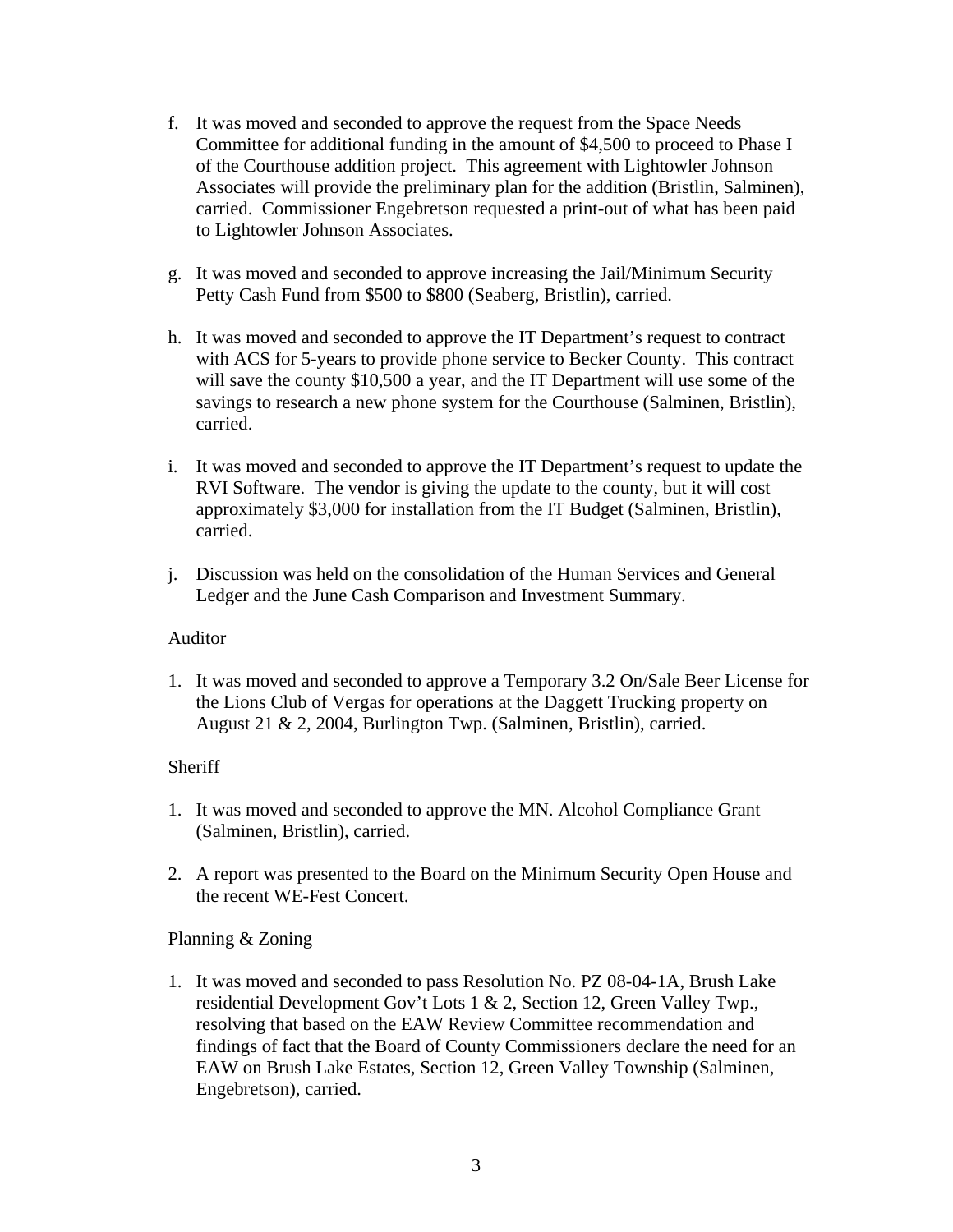2. It was moved and seconded to pass Resolution No. PZ 08-04-1B, Sauer Lake Highlands Residential Development Gov't Lot 1 & Part of Gov't Lot 2, Section 33, Lake View Twp., resolving that based on the EAW Review Committee recommendation and findings of fact that the Board of County Commissioners declare the need for an EAW on Sauer Lake Highlands, Section 33, Lake View Twp. (Salminen, Bristlin), carried.

Environmental Services was removed from the agenda and a presentation was given by LeRoy Heitz and Jim Marka, Building Codes & Standards Division of the MN Department of Administration, on establishing building codes and an inspector for Becker County. The presentation was for information only.

## IT Department

1. It was moved and seconded to approve the Annexation Software at the cost of \$2,500. This will save the Auditor, Treasurer and the Assessor labor costs (Engebretson, Bristlin), carried.

#### Human Services

- 1. It was moved and seconded to approve the Transit Claims (Salminen, Bristlin), carried.
- 2. It was moved and seconded to approve the Purchase of Services Contract with the Waubun School District, Joint Program with Mahnomen County Collaborative and Stallher Human Services for Special Ed Students (Salminen, Seaberg), carried.
- 3. It was moved and seconded to approve the Purchase of Services Contract with the Smith Group for Adult Foster Home Services (Engebretson, Salminen), carried.
- 4. It was moved and seconded to approve the Purchase of Services Contract with the Frazee Care Center for Meals on Wheels and Assisted Living and Day Care (Salminen, Seaberg), carried.
- 5. It was moved and seconded to approve the Purchase of Services Contract with Multi-County for Long-Term Care Management (Salminen, Seaberg), carried.
- 6. It was moved and seconded to approve the Purchase of Services Contract with the Emmanuel Community for full-range care (Engebretson, Salminen), carried.
- 7. It was moved and seconded to approve the Purchase of Services Contract with Perham Memorial Care Center (Engebretson, Salminen), carried.
- 8. It was moved and seconded to accept the Family Services, Adult Services and Probation Placement Reports (Engebretson, Salminen), carried.